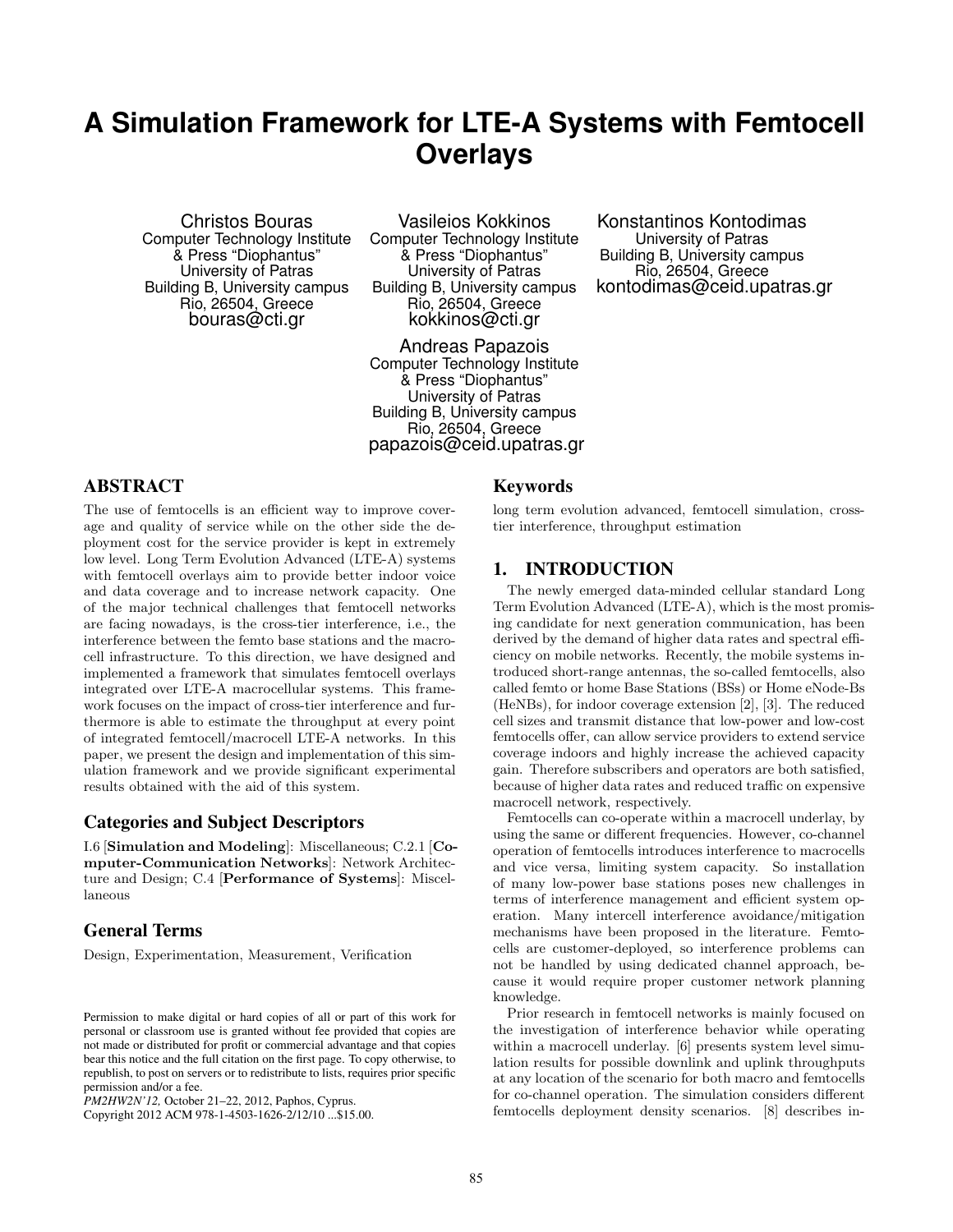terference in co-existing macrocell and femtocell networks, providing simulation results for co-channel and hybrid frequency assignments, but for the case of the prior cellular standard of WCDMA. Also in case of WCDMA HNBs, an extensive theoretical analysis including different cross-tier interference scenarios, is provided by 3GPP technical report [4]. The utility-based non-cooperative femtocell Signal to Interference-plus-Noise Ratio (SINR) adaptation presented in several works, such as [5], is related to existing game theory literature on non-cooperative cellular power control. The adaptation forces stronger femtocell interference to obtain their SINR equilibria closer to their minimum SINR targets, while femtocells causing smaller cross-tier interference obtain higher SINR margins. This is similar to the Utility-Based Power Control (UBPC) scheme presented in [11], where users vary their target SINRs based on the prevailing traffic conditions. The evolution of power and SIIIR for different algorithms is simulated, showing that UBPC overcomes the divergence problem and is flexible to achieve fairness and adaptiveness using different parameters and different price coefficient settings.

Although the above works present experimental results based on the theoretical models they propose, none of them depicts a user-friendly simulation mechanism, implemented for the evaluation of a two-tier mobile network. In this paper, we propose a simulation framework that estimates the interference and the throughput in every point of a custom integrated femtocell/macrocell LTE-A network topology, with parameters provided by the user. This framework can be used for studying its interference behavior, based on the presented analytical model analysis. In order to estimate the adjacent macrocell interference, we calculate the SINR by using an analytical model that takes into account the path and penetration loss due to external or internal walls as well as due to signal propagation. The simulation framework is implemented in Matlab and is available to the community through [7].

In order to demonstrate the use and contribution of this simulation framework, three different scenarios are examined in this paper. In the first scenario, we are interested in examining the interference that a femto BS adds to a user served by a macrocell and how this interference affects the achieved throughput. In our second scenario, we examine the opposite deployment: the examination of adjacent cell interference that the macrocell environment adds to a user served by a femto BS. The third scenario simulates the movement of a user that is served by a macro BS, so as to calculate the user's throughput during his route.

The remaining of this paper is structured as follows: in Section 2, we describe the mathematical analysis used for the internal design and implementation of the simulation software. In Section 3 we present the system's architectural design, its individual modules, as well as the interfaces between them. In Section 4, we present the experiments that we have conducted in conjunction with their results. Finally, our conclusions and planned future steps are described in Section 5.

#### 2. ANALYSIS & MODELING

Knowing that femtocells, in most cases, are deployed by home users themselves, the a two-tier system must automatically adjust its parameters without depending on the deployer's technical knowledge on network planning. Otherwise, inappropriate adjustment parameters may cause interference and decrease network capacity. This section presents the analysis that estimates the interference and the throughput in every point of the LTE-A system integrating femto and macrocells. The model takes into account the path loss and propagation models in order to estimate the SINR and therefore the adjacent cell interference of the integrated LTE-A network.

#### 2.1 Path Loss Model

In order to estimate the SINR, first we have to calculate the path loss between a macro BS and a User Equipment (UE) that are in the same apartment stripe and between a femto BS and a UE. The path loss for the first case and for a macro user roaming outdoor in an urban area, can be determined as follows [1]:

$$
PL(dB) = 15.3 + 37.6 \log_{10} R \tag{1}
$$

whereas, for the case of an indoor macro user the path loss is given by:

$$
PL(dB) = 15.3 + 37.6 \log_{10} R + L_{ow}
$$
 (2)

where  $R$  is the distance between the transmitter  $(Tx)$  and the receiver (*Rx*) in meters and *Low* the penetration loss of an outdoor wall. The path loss between a femto base station and a UE is calculated by the following equation [1]:

$$
PL(dB) = 38.46 + 20 \log_{10} R + 0.7d_{2D,indoor} + 18.3n^{((n+2)/(n+1)-0.46)} + q^* L_{iw}
$$
 (3)

where *n* is the number of penetrated floors,  $q$  is the number of walls separating apartments between the femto BS and the UE, and *Liw* is the penetration loss of the wall separating apartments. Also, the term 0*.*7*d*2*D,indoor* takes account of penetration loss due to walls inside an apartment and is expressed in m.

Finally, we consider the case of an outdoor femto user associated to an indoor femto BS. In this case we also consider the outdoor wall loss [1]:

$$
PL(dB) = max(15.3 + 37.6 \log_{10} R, 38.46 + 20 \log_{10} R) + 0.7d_{2D,indoor} + 18.3n^{((n+2)/(n+1)-0.46)} + q^* L_{iw} + L_{ow} (4)
$$

## 2.2 SINR Estimation

The estimation of the received SINR of a macro user *m* on subcarrier *k*, when the macro user is interfered from neighboring macrocells and all the adjacent femtocells, in our analysis is expressed by the following equation:

$$
SINR_{m,k} = \frac{P_{M,k}G_{m,M,k}}{N_0\Delta f + \sum_{M'} P_{M',k}G_{m,M',k} + \sum_{F} P_{F,k}G_{m,F,k}}
$$
\n(5)

where  $P_{M,k}$  and  $P_{M',k}$  is transmit power of serving macrocell *M* and neighboring macrocell  $M'$  on subcarrier  $k$ , respectively.  $G_{m,M,k}$  is channel gain between macro user m and serving macrocell *M* on subcarrier *k*. Channel gain from neighboring macrocells are denoted by  $G_{m,M',k}$ . Similarly,  $P_{F,k}$  is transmit power of neighboring femtocell *F* on subcarrier *k*.  $G_{m,F,k}$  is channel gain between macro user *m* and neighboring femtocell  $F$  on subcarrier  $k$ .  $N_0$  is white noise power spectral density, and ∆*f* subcarrier spacing.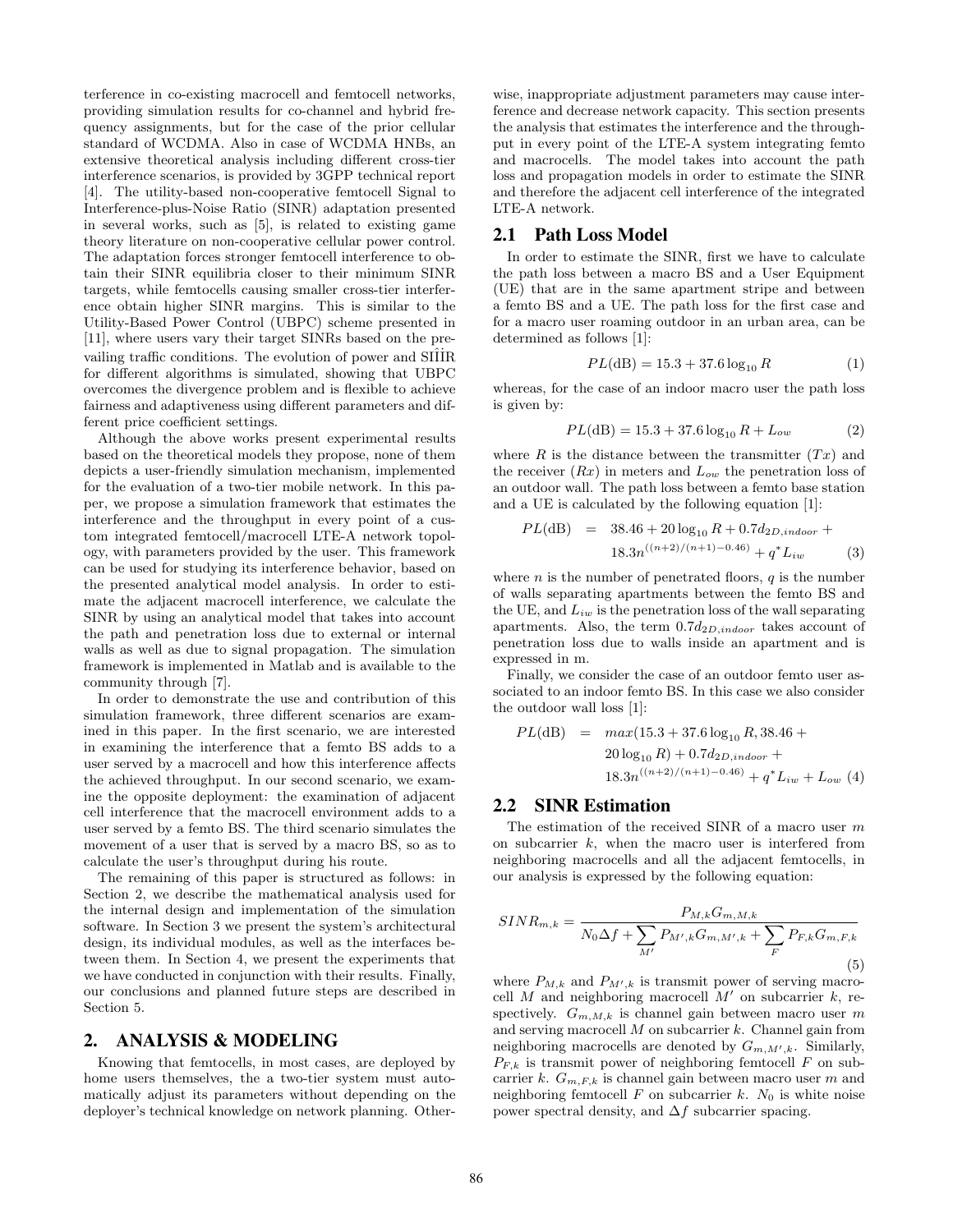In case of a femto user *f* on subcarrier *k* interfered by all macrocells and adjacent femtocells, the received SINR can be similarly given by (6):

$$
SINR_{f,k} = \frac{P_{F,k}G_{f,F,k}}{N_0\Delta f + \sum_{M} P_{M,k}G_{f,M,k} + \sum_{F'} P_{F',k}G_{f,F',k}}
$$
\n(6)

The channel gain *G* is dominantly affected by path loss, which is different for outdoor and indoor scenarios (1), (2),  $(3)$ ,  $(4)$ . So, it can be expressed as:

$$
G = 10^{-PL/10} \tag{7}
$$

#### 2.3 Throughput Calculation

Having estimated the SINR, we can now proceed with the throughput calculation. The practical capacity of macro user *m* on subcarrier *k* can be given by the following equation [9]:

$$
C_{m,k} = \Delta f \cdot \log_2(1 + \alpha SINR_{m,k})
$$
 (8)

where,  $\alpha$  is a constant for target Bit Error Rate (BER), and defined by  $\alpha = -1.5/\ln(5BER)$ . In this analysis BER is set to 10*−*<sup>6</sup> .

Finally, the overall throughput of serving macrocell *M* can be expressed as follows:

$$
T_M = \sum_{m} \sum_{k} \beta_{m,k} C_{m,k} \tag{9}
$$

where,  $\beta_{m,k}$  represents the subcarrier assignment for macro users. When  $\beta_{m,k} = 1$  means that the subcarrier *k* is assigned to macro user *m*. Otherwise,  $\beta_{m,k} = 0$ . In a macrocell in every time slot, each subcarrier is allocated to only one macro user, as we know from the characteristics of the Orthogonal Frequency-Division Multiple Access (OFDMA) system. This implies that:

$$
\sum_{m=1}^{N_m} \beta_{m,k} = 1
$$
\n(10)

where  $N_m$  is the number of macro users in a macrocell.

## 3. SYSTEM ARCHITECTURE

Based on the mathematical analysis given in Section 2, a simulation framework that applies for the interference and, therefore, the maximum throughput estimation in macrocell environments that integrate femtocell overlay has been implemented. The fundamental principle followed during the design of the framework is modularity. In this way, the implemented simulation software that is available at [7] can be easily modified or extended by any interested researcher.

The analysis presented in Section 2 is used by the core component of the simulation framework which receives as input the macrocell environment's properties, such as the positions of femtocells and attached users, the dimensioning of interfering buildings, as well as other parameters like the macro and femto BS transmission power and modulation scheme. By making use of the equations presented in the previous section and based on the defined macro and femto BS transmission power, the simulation framework's core is able to calculate the received power from serving as well as from the interfering cells. Based on these figures and by taking into account the white Gaussian noise, the core is



**Figure 1: System's architectural diagram.**

able to make an estimation of the SINR and throughput at any given position of the examined LTE-A network.

A simulation environment needs to provide a friendly, comprehensible, and easy-to-use interface for interaction with the user, in terms of input and output. Also the internal architecture of the system, which is not directly accessible by the average user, must be distributed in individual subunits, dedicated in executing a particular function or set of interdependent functions. We consider these subunits as modules, that may be grouped in separate layers. This architectural scheme is mostly preferred from a software developer due to its simplicity and scalability, because it makes easier the case of replacing particular models or extending the whole simulator structure (by taking into account specific and more complex scenarios that require new functions addition).

Our algorithm can be logically divided into two layers. The lower layer is reflected by the mathematical model used for our simulations, in which, given the user parameters all appropriate calculations take place, including a femto or macro user's path and penetration loss, SINR estimation, and by taking into account user's input and systemdefined parameters, the channel gain and maximum theoretical throughput. The information obtained, is displayed in real-time. The higher layer is reflected by the graphical user interface which is used for both user input and output. In this layer, no calculations are made that are directly related to the calculation process. In fact, it is used only to define the parameters of the topology, i.e., positions of femtocells, users and buildings, and to output the result.

More specifically, the implemented simulation framework uses the following architectural elements as basis:

- *•* User Input Module
- *•* Path Loss Estimation Module
- *•* SINR Estimation Module
- *•* Capacity Calculation Module
- *•* User Output Module

Figure 1 illustrates the architectural diagram. Most userdefined variables have already been presented in Section 2.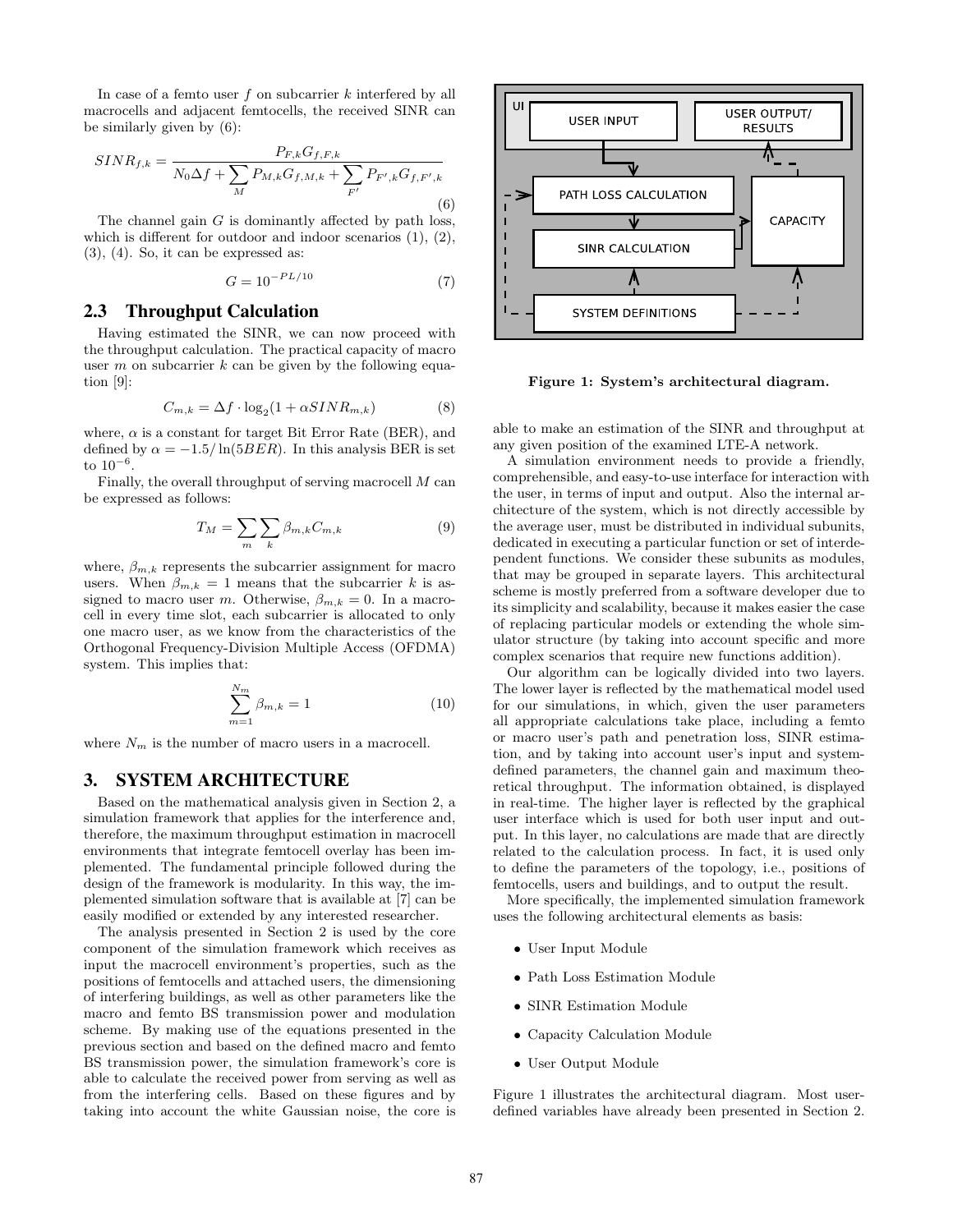The light gray area groups the modules that constitute the higher layer of the simulator architecture, the Graphical User Interface. Each architectural module is described in detail below:

*User Input Module:* The user communicates with the system via a graphical user interface. The initial layout of the user's screen is depicted in Figure 2 listed in the experimental example's section that follows. In order, the appropriate calculations to be made, the framework needs some user input, including the exact location coordinates of the femto BSs in a macrocell area, the total number of femto and macro users and the femto BSs the users are attached to. Also, in order to generate the building map, the framework needs the number of buildings in x-and-y-axes and the road's width. Furthermore, due to multiple configuration modes available in LTE-A, total BS bandwidth and modulation scheme parameters are necessary. Based on the given location coordinates, the distance between UEs and their respective antenna spots are calculated, resulting estimation of the channel path loss. These parameters, i.e., users location, BS units location, as well as the structure of the map, are enough in order to count the interfering walls and therefore to estimate the path loss. The topology considers only the case of an urban area since the deployment of femto BS in other types of areas are not common and therefore due to their density they do not present scientific interest.

*Path Loss Estimation Module:* The analysis and modeling performed by this module are described in detail in Section 2. This module implements the mathematical models provided by [1] corresponding to all possible cross-tier and intra-tier interference and deployment scenarios that can take place in an urban area. Those cases include: a) outdoor macro user interfered by femto BS, b) indoor macro user interfered by femto BS, c) outdoor femto user interfered by macro BS and d) indoor femto user interfered by macro BS. The selection of the appropriate model is made, based on the user input of the previous module. No matter which scenario is selected, the result of this module, expressed in dB, is forwarded as input to the next module.

*SINR Estimation Module:* The SINR Estimation Module implements the channel gain and SINR calculation mathematical models, which have been analytically described in Section 2. The Path Loss Estimation Module provides the estimated path loss value, in order to be used for channel gain calculation. This in turn provides the calculated value as it is necessary for the calculation of each user's channel gain.

*Capacity Calculation Module:* Provided with the result value of the above module, and by taking into account the carrier spacing (system definition) this module implements only the channel capacity estimation model. The final results' matrix is given to the next module, so that it will be presented to the end user.

*User Output Module:* When the user input is set and the simulation process is performed, the final results are displayed in a new window which presents the topology colored in every point, according to the throughput level. Specifically, as it is also shown in the figures listed in the experimental example's section that follows, the simulator displays a map representing the user-defined topology. In the center of the map, the macrocell antenna is displayed, surrounded by all deployed femto BSs and attached macro and femto users in their respective positions. Also the buildings of the

|  |  |  |  |  | Table 1: System level simulation parameters |
|--|--|--|--|--|---------------------------------------------|
|--|--|--|--|--|---------------------------------------------|

| Parameter                     |       | Value                 |                      |   |   |     |  |  |
|-------------------------------|-------|-----------------------|----------------------|---|---|-----|--|--|
| Mecrocell Radius $(R_m)$      |       | $250 \text{ m}$       |                      |   |   |     |  |  |
| Femtocell Radius $(R_f)$      |       | $20 \text{ m}$        |                      |   |   |     |  |  |
| Frequency                     |       | $2\text{ GHz}$        |                      |   |   |     |  |  |
| Macro BS Power                |       | $46\text{ dBm}$       |                      |   |   |     |  |  |
| Femto BS Power                |       | $20 \text{ dBm}$      |                      |   |   |     |  |  |
| Outdoor Walls Loss $(L_{ow})$ |       | $20 \text{ dB}$       |                      |   |   |     |  |  |
| Indoor Walls Loss $(L_{iw})$  |       | 5 dB                  |                      |   |   |     |  |  |
| Bandwidth (MHz)               | 20    | 15                    | 10                   | 5 | 3 | 1.4 |  |  |
| Modulation Scheme             | 64QAM |                       | 16QAM<br><b>QPSK</b> |   |   |     |  |  |
| Subcarrier Spacing            |       | $15$ kHz              |                      |   |   |     |  |  |
| White noise power density     |       | $-174 \text{ dBm/Hz}$ |                      |   |   |     |  |  |

topology's map are displayed, according to the user-defined positions. Next to the map there is a layer that displays analytical properties of the unit hovered by the mouse pointer. After running simulation for every possible position, the whole map is colored according to the throughput levels and a colored bar is displayed next to the map, representing the throughput values spectrum. The lowest throughput value corresponds to blue color on the map, while the highest one to red. All intermediate throughput values correspond to an intermediate color of the color spectrum. By hovering the results window, the panel next to the map is updated with the corresponding analytical simulation values. Figure 4 illustrates the resulting colored map.

#### 4. EXPERIMENTAL RESULTS

As it is already mentioned we have conducted experiments that indicatively show the features and the operation of the simulation framework. The experiments that we present below and examine different interference and throughput scenarios and indicate how the simulator is used as well as the way that metrics are calculated and outputted in real time. At this point it should be noted that the values for the simulation setting parameters that are used by our framework have been based on [10]. Table 1 provides an overview of the simulation parameters along with the selected values.

The femtocell deployment process on the simulation input window is started with the initial screen illustrated in Figure 2.

First, the end-user is able to set the number of macro users, the number of femto users associated to each femtocell, the number of femto BSs located within the macrocell area and the preferred channel bandwidth, according to the current LTE-A standards (1.4, 3, 5, 10, 15 or 20 MHz). Also, because of the applied urban environment the end-user has to define the width of the map's streets, in meters. By clicking "Apply to Map", the buildings are set up according to the end-user's input, and a manual femtocell deployment and femto/macro user placement takes place by clicking onto specific points in the macrocell's area. The deployment is considered completed when the end-user has placed the last macro user on the map. After this event, the end-user can view the simulation statistics for every placed unit, by hovering that with the mouse pointer. Now the end-user can also set an additional hypothetical femto or macro user and the already deployed BS he is attached to. The simulation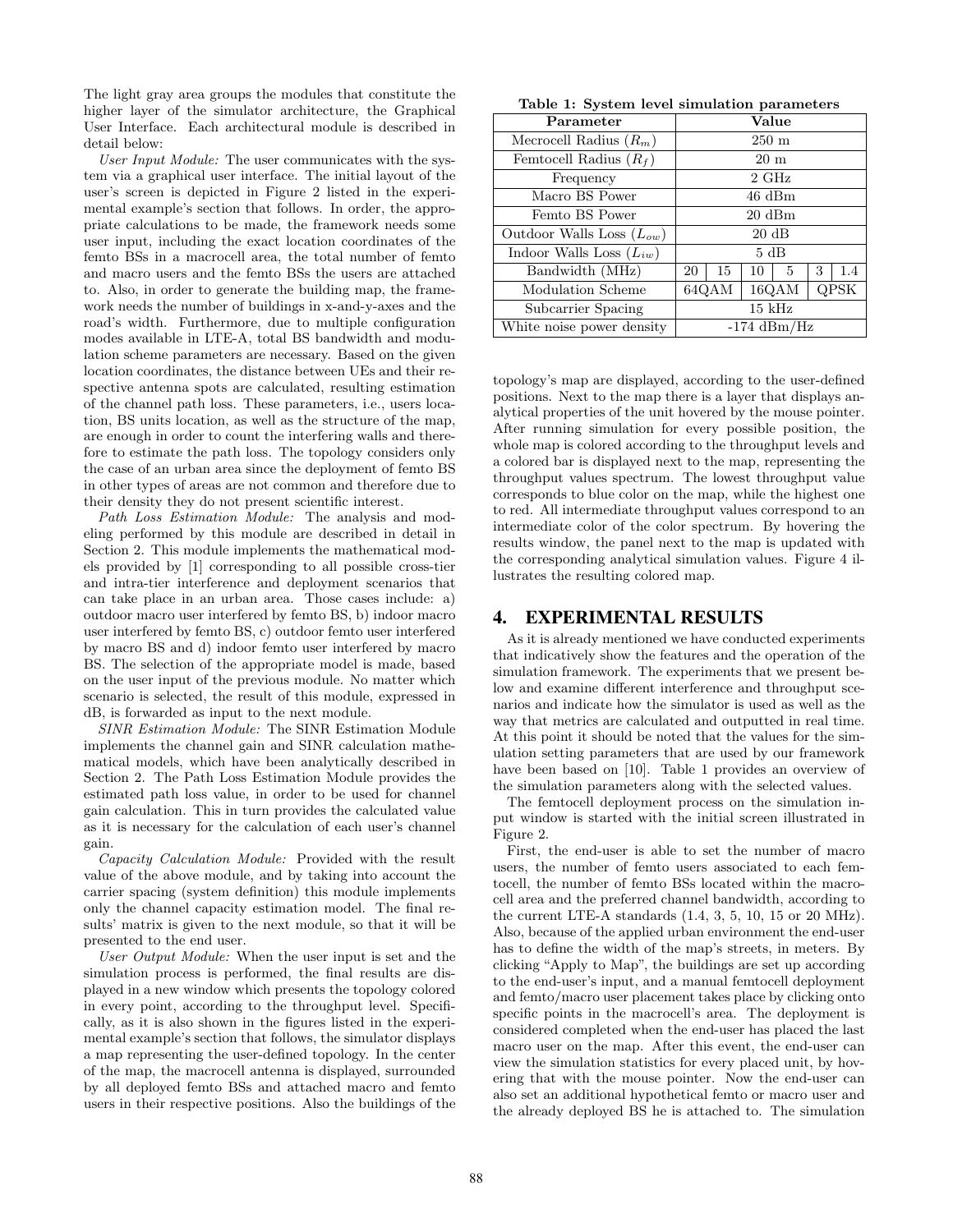

**Figure 2: Initial simulator's screen.**

process for every possible position of that additional user is executed after clicking "Run simulation". This event triggers a progress bar to pop up, in order to keep the user informed about the simulation's progress. Subsequently, the map appears colored in every point, according to the throughput level (Figure 4). This, particularly, represents the hypothetical throughput achieved for every possible position of the additional user in the macrocell's area. The kind of user and which BS is attached to, is considered by the "Examine as" drop-down menu. By hovering the map, all useful arithmetic values of the simulation (throughput, path loss, SINR etc.) are displayed on the panel next to the map, as well as the coordinates of the current position. In the special case of hovering the macro BS or a deployed femtocell or user, detailed values and properties are displayed in "Obj. Details" field. Below the map, the maximum and minimum possible values of the user throughput are displayed for every possible user's position.

Indicatively, we present simulation scenario for both types of transmission. We consider the case in which the topology has 20 femtocells deployed in random spots, 15 macro users and totally 30 femto users. Also, all base stations operate at 20 MHz/64QAM. By selecting a deployed BS or a user, the corresponding properties are displayed. In this example (Figure 3) we select the macro user with user id equal to 6 so that we can mainly view his throughput. As we can see, user6 is 81.29 m away from the macrocell antenna and is located indoors. Also there are three walls, degrading signal power by 20 dB each. By taking into account, the crosstier interference due to the neighboring femto BSs and that there are 14 more users that are simultaneously serviced by the same BS, decreasing the available subcarriers, the throughput is dropped to 4.8 Mbps.

Finally, we examine the case of an additional femto user



**Figure 3: Properties of a selected macro user after finishing deployment process.**

attached to femtocell1, interfered by all other femtocells (Figure 4) and the macrocell for every possible location. Figure 4 illustrates the map colored accordingly. It reveals that the throughput of the femto user is highly decreased at the building's surrounding environment, due to cross-tier interference and path loss. It can be easily noticed that the signal is almost completely faded, inside the neighboring buildings, basically due to additional path loss. More specifically, for the case when the distance between the indoor femto user and the femto BS is 24.26 m, there are no physical obstacles/walls between them and there are two more femto users attached to that cell, the achieved throughput is 24 Mbps.

The description of the experimental process presented above, demonstrates the user-friendliness and the efficiency of the implemented simulation framework. The input of the network topology can be easily provided by the end-user to the software through the graphical user interface. Calculations are performed easily, just with one click on the panel and the execution time is very short providing results in realtime. The results are graphically outputted and once the user wishes to receives more detailed information is able to be issued again through the graphical user interface.

#### 5. CONCLUSIONS & FUTURE WORK

In this paper, we have presented a simulation framework for LTE-A macrocell topologies with femtocell overlays. This simulation framework enables the user to easily set-up his two-tier network topology of an LTE-A system and is able to perform various interference and throughput estimations. The framework takes into account both types of cross-tier interference, i.e., the femtocell interference to users attached to macrocell and the macrocell interference to users attached